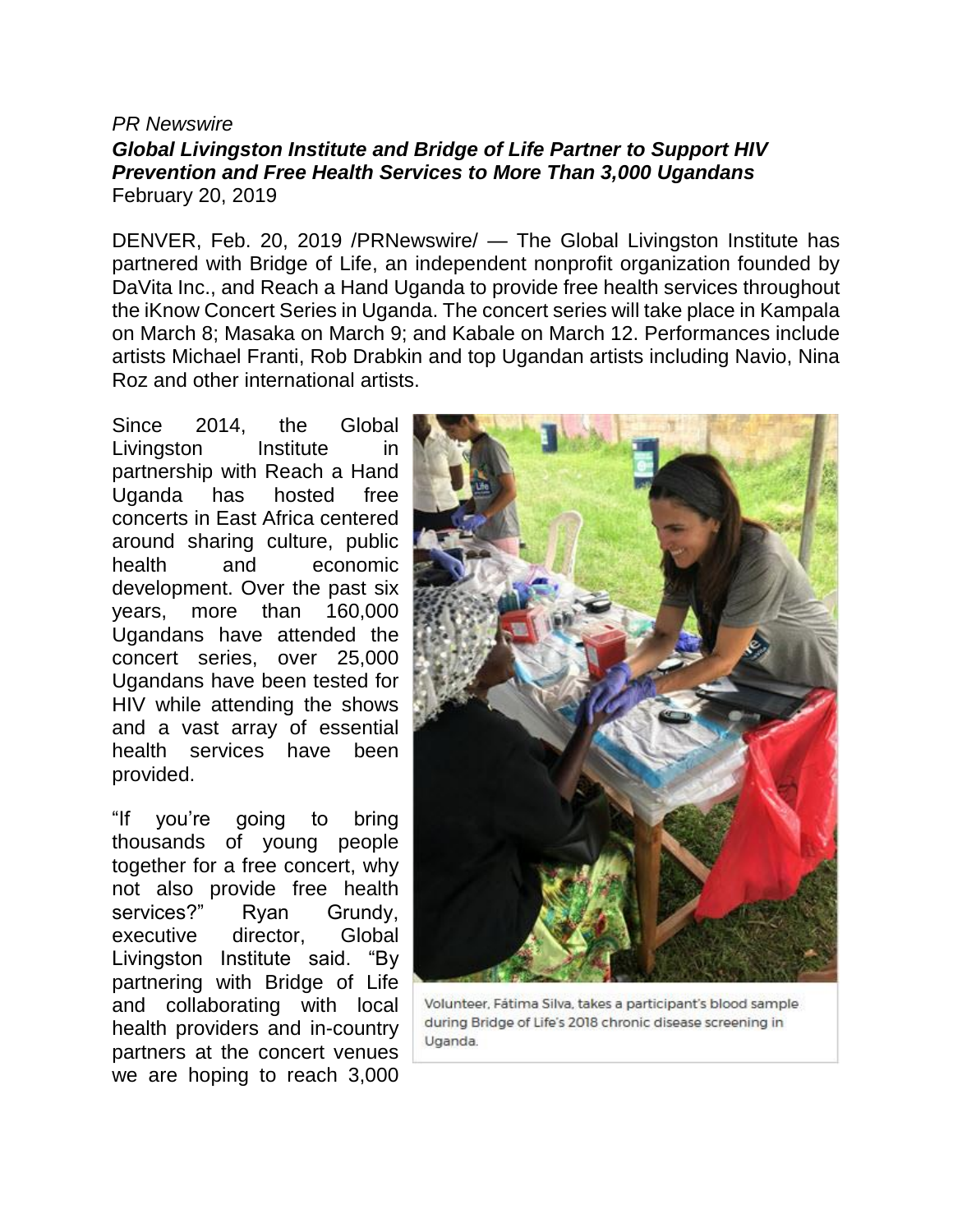individuals and also provide follow-up care, ongoing prevention education and recommended treatment plans to patients."

Bridge of Life focuses on early detection and prevention as key components in the fight against chronic kidney disease and its root causes. Their volunteer team, comprised of teammates from DaVita, will implement newly designed protocol for screening a younger population that focuses on behavioral health change of highrisk habits such as tobacco and alcohol use, physical inactivity and diet. Additionally, on the days between concerts, volunteers will screen adults in nearby communities for chronic kidney disease and its root causes such as hypertension and diabetes. The professionals from Bridge of Life use real-time, lab quality testing to identify individuals who have signs of chronic illnesses and offer health education to encourage patients to take a proactive role in their own health. They will help ensure that high-risk patients receive the necessary care long-term by working with local clinics and hospitals to establish a referral process.

"Through the iKnow Concert Series and now the Girls Festival series, we are able to reach large populations of young adults in Uganda at a time when access to accurate information and education can help aid and direct individuals in making crucial decisions with regards to life skills and development, behavioral change or sexual reproductive health and rights with constant support of both teams, peer educators and cultural icons," said Humphrey Nabimanya, founder and team leader, Reach a Hand Uganda. "This is only made possible by partnering with organizations like the Global Livingston Institute and Bridge of Life to bring these health services closer to our communities."

"Our vision is a world where all human beings have access to



Volunteer, Naweza Halkose, consults with a participant at a Bridge of Life chronic disease screening station.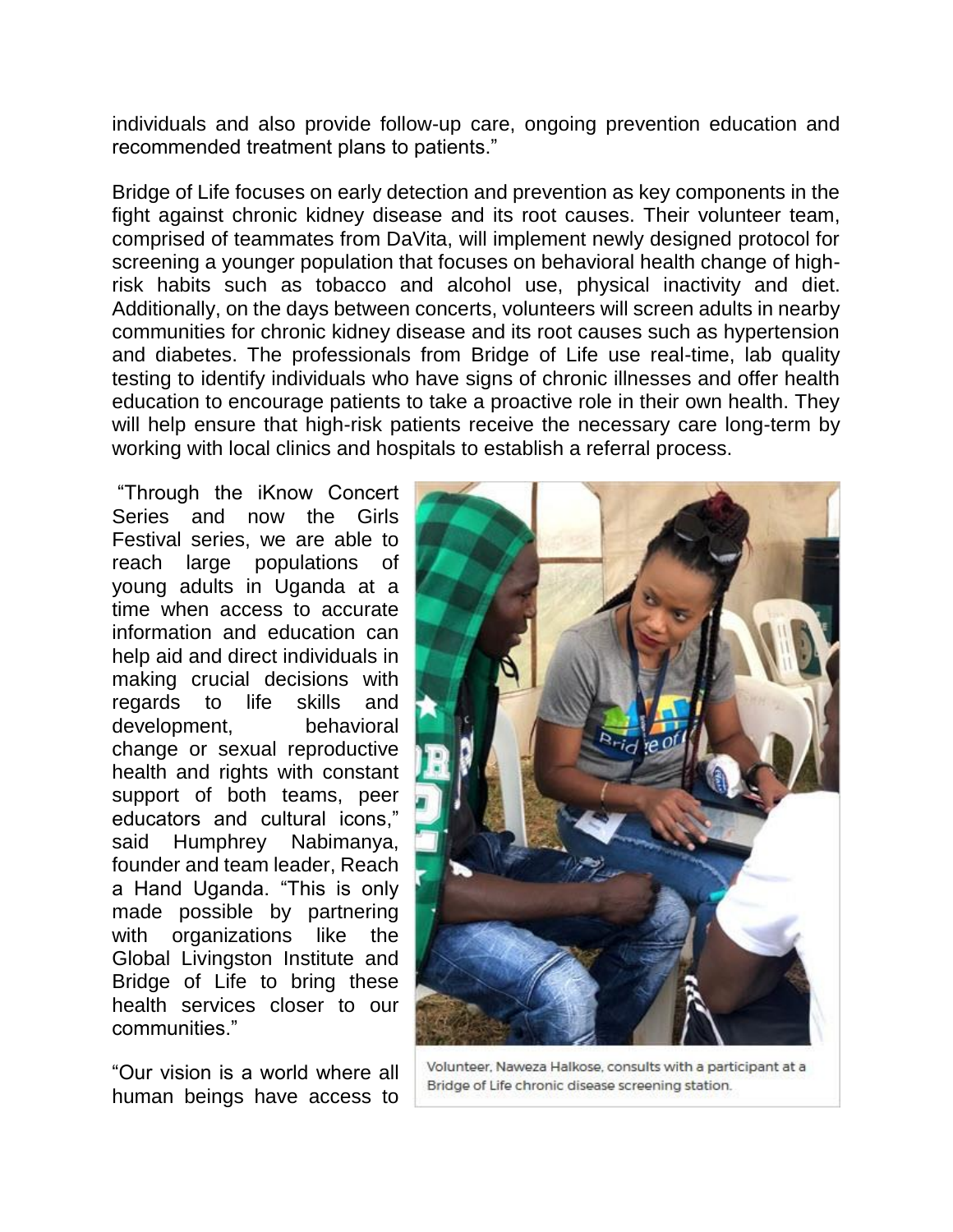quality healthcare. We are hoping to screen and educate thousands of Ugandans through the iKnow Concert Series which will help put us ahead of the diseases before they become life-threatening problems," said Greta Walker, senior director of donor relations and communications for Bridge of Life. "Young adulthood is a critical time to form life-long health behaviors, but many people in this age group lack awareness of their own health and receive significantly less health services. This project will transform the methods that local clinics use to address lifethreatening chronic illnesses by enhancing the skills and knowledge of health authorities, community health workers and community members."

# **About Global Livingston Institute**

The Global Livingston Institute (GLI) is dedicated to improving communities globally. The organization educates students and leaders on innovative approaches to international development and empowers awareness, collaboration, conversations and personal growth in both East Africa and in the United States. GLI is named after Johnston R. Livingston, a visionary, entrepreneur and philanthropist from Colorado and was founded in 2009, by Jamie Van Leeuwen after he traveled to Uganda and Rwanda as part of the Livingston Fellowship. GLI programs include immersion trips, internships, GLI Concert Series, Women's Leadership Retreat, Youth Summit and trainings. To learn more visit GlobalLivingston.org.

# **About Bridge of Life**

Bridge of Life (BOL), an independent 501(c)(3) public charity founded by DaVita, is an international nonprofit organization working to strengthen healthcare globally through sustainable programs that prevent and treat chronic disease. BOL's vision is a world where all human beings have access to quality healthcare. The organization strives to empower local staff, community health workers and patients through training and education to make sustainable changes to healthcare. To learn more about Bridge of Life and their global medical missions, visit BridgeofLifeInternational.org.

# **About DaVita Inc.**

DaVita Inc., a Fortune 500® company, is the parent company of DaVita Kidney Care and DaVita Medical Group. DaVita Kidney Care is a leading provider of kidney care in the United States, delivering dialysis services to patients with chronic kidney failure and end stage renal disease. As of December 31, 2018, DaVita Kidney Care operated or provided administrative services at 2,664 outpatient dialysis centers located in the United States serving approximately 203,000 patients. The company also operated 241 outpatient dialysis centers located in 9 countries outside the United States. DaVita Medical Group manages and operates medical groups and affiliated physician networks in California, Colorado, Florida, Nevada, New Mexico and Washington in its pursuit to deliver